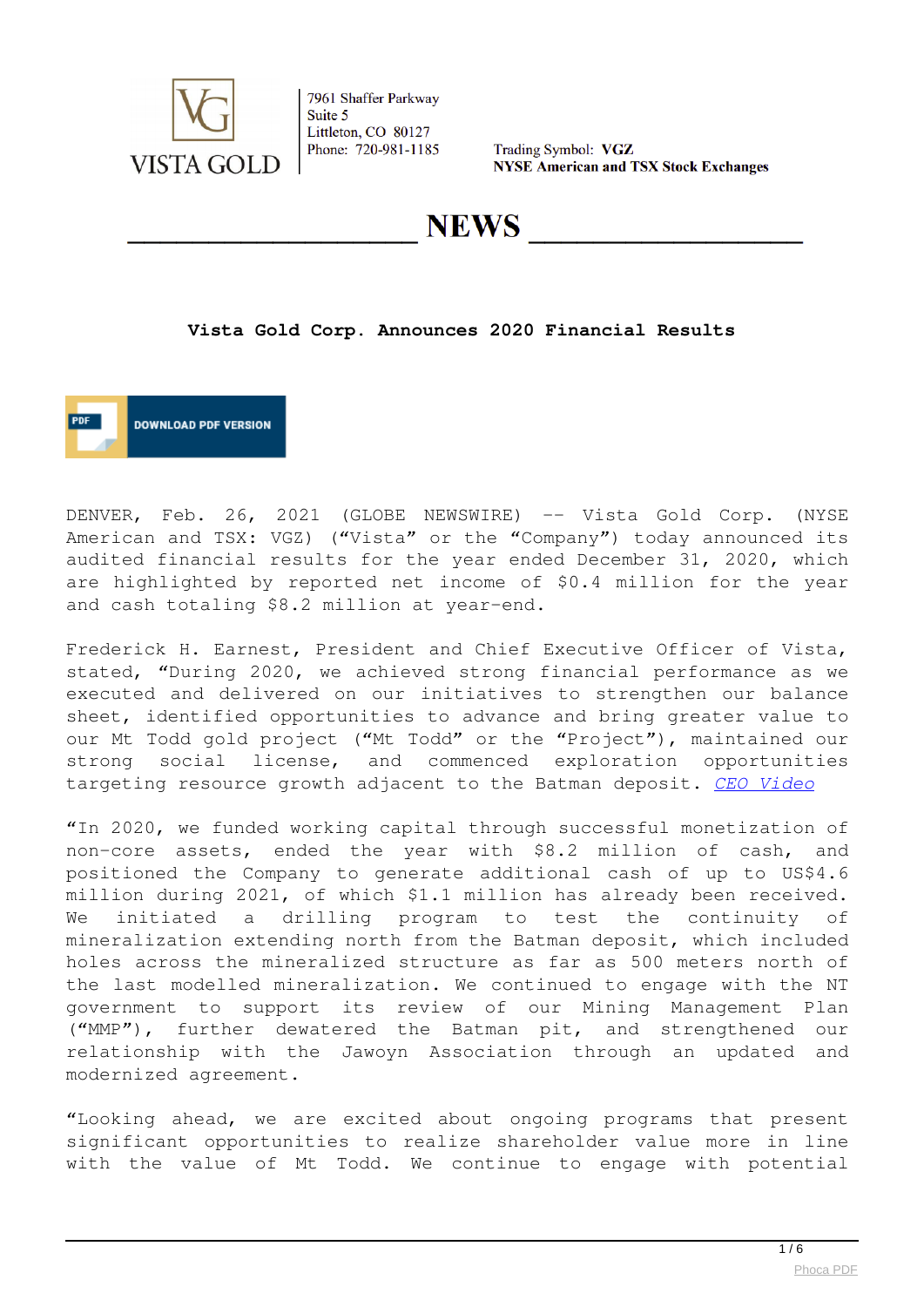

Trading Symbol: VGZ **NYSE American and TSX Stock Exchanges** 

# **NEWS**

### **Vista Gold Corp. Announces 2020 Financial Results**

partners and identify strategic opportunities to advance the development of Mt Todd in a way that preserves maximum Project ownership for our shareholders, while minimizing future dilution. Based on early success, we are adding a second drill to extend the ongoing drilling program."

The Company's upcoming catalysts include:

- Final approval of the Mt Todd MMP, which management believes is forthcoming in the near future;
- Drill results which are expected over the coming weeks and continuing well into the second quarter; and
- Completion of dewatering the Batman pit later this year.

#### **Summary of Financial Results**

At December 31, 2020, cash plus short-term investments (comprised of government securities) totaled \$8.2 million and working capital was \$8.3 million. Our cash position was further strengthened by \$1.1 million received from Prime Mining Corp. ("Prime Mining") in January 2021 and we expect to receive up to \$3.5 million from upcoming cash payments of \$1.0 million from Prime Mining and an option payment of \$2.5 million for the cancelation of the Company's royalty on the Awak Mas project. Working capital at December 31, 2019 was \$7.8 million, including cash and short-term investments (comprised of government securities) of \$4.7 million. The Company has no debt.

For the fiscal year ended December 31, 2020, Vista reported net income of \$0.4 million, or \$0.00 per common share on both a basic and diluted basis, compared to a consolidated net loss of \$9.4 million, or \$0.09 per common share on both a basic and diluted basis for the fiscal year ended December 31, 2019. Net income for the year ended December 31, 2020 is comprised of \$6.1 million in gains on the sale of the Los Reyes project and cancellation of the Awak Mas royalty, \$2.4 million of gains related to the sale of our Midas Gold Corp shares, and other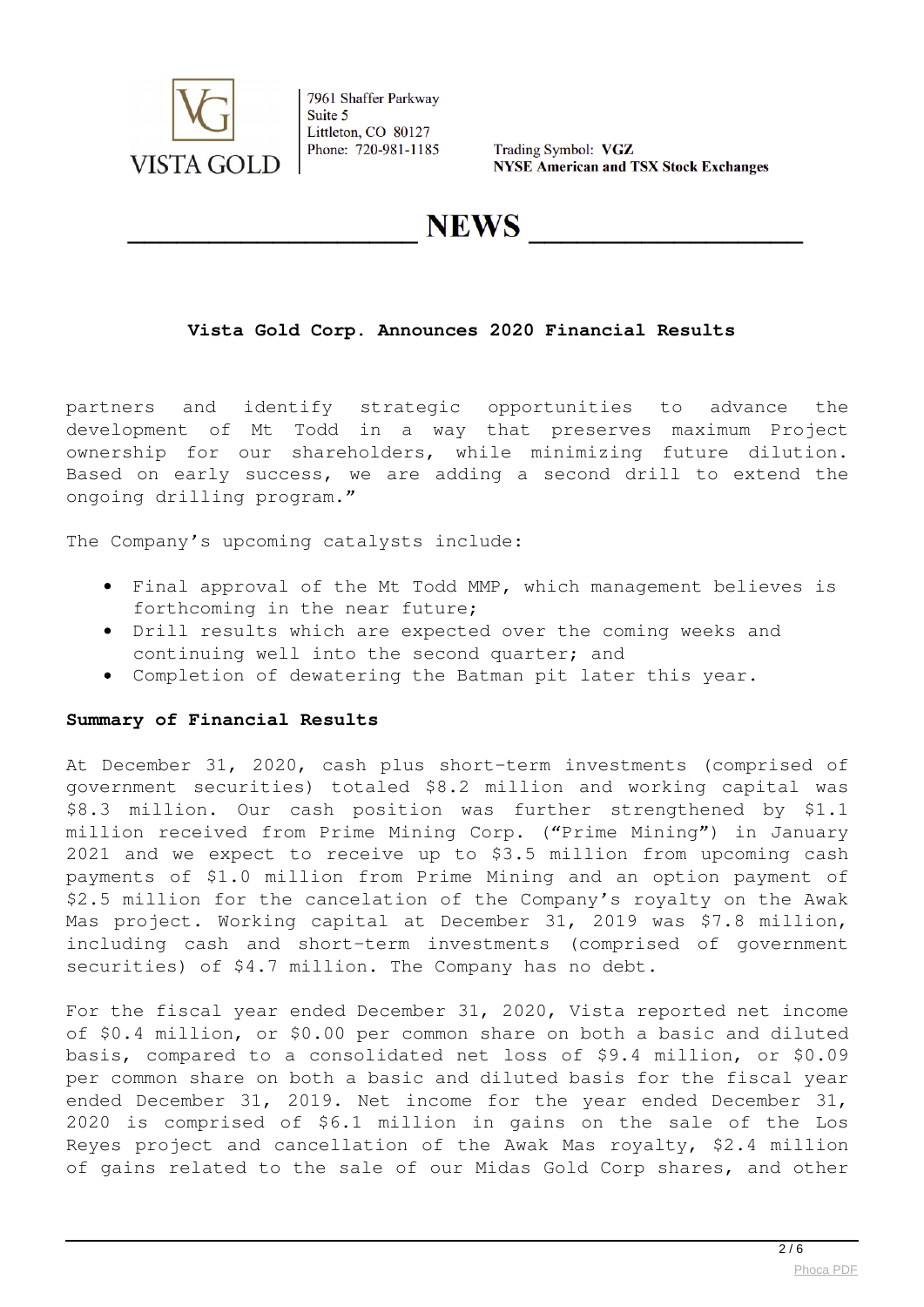

Trading Symbol: VGZ **NYSE American and TSX Stock Exchanges** 

## **NEWS**

### **Vista Gold Corp. Announces 2020 Financial Results**

income of \$0.3 million, offset by \$8.4 million of operating expenses. The loss for the year ended December 31, 2019 is comprised of \$8.1 million of operating expenses and a \$1.6 million mark-to-market loss on our investment in Midas Gold Corp., offset by other income of \$0.3 million.

The Company's consolidated audited financial statements and management's discussion and analysis together with other important disclosures can be found in the Company's Annual Report on Form 10-K for the year ended December 31, 2020, filed with the U.S. Securities and Exchange Commission and the Canadian securities regulatory authorities.

#### **Management Conference Call**

Management's quarterly conference call to review financial results for the fiscal year ended December 31, 2020 and to discuss corporate and project activities is scheduled for Monday, March 1, 2021 at 10:00 am MST (12:00 pm EST).

Participant Toll Free: 888-378-4413 Participant International: 647-792-1280 Conference ID: 6120882

This call will also be archived and available at [www.vistagold.com](https://www.globenewswire.com/Tracker?data=pgYyGqkQM_GNAGsbpFu0Nx2L8ias9kpKKZn4urxWhLBEJ0NuVXS29KLYLRPiOPTgCleBQD9g0h-YtRhdai7PRw==) after March 1, 2021. Audio replay will be available for 21 days by calling toll-free in North America 888-203-1112 or 647-436-0148 with passcode 6120882.

If you are unable to access the audio or phone-in on the day of the conference call, please email your questions to irevistagold.com.

All dollar amounts in this press release are in U.S. dollars.

For further information, please contact Pamela Solly, Vice President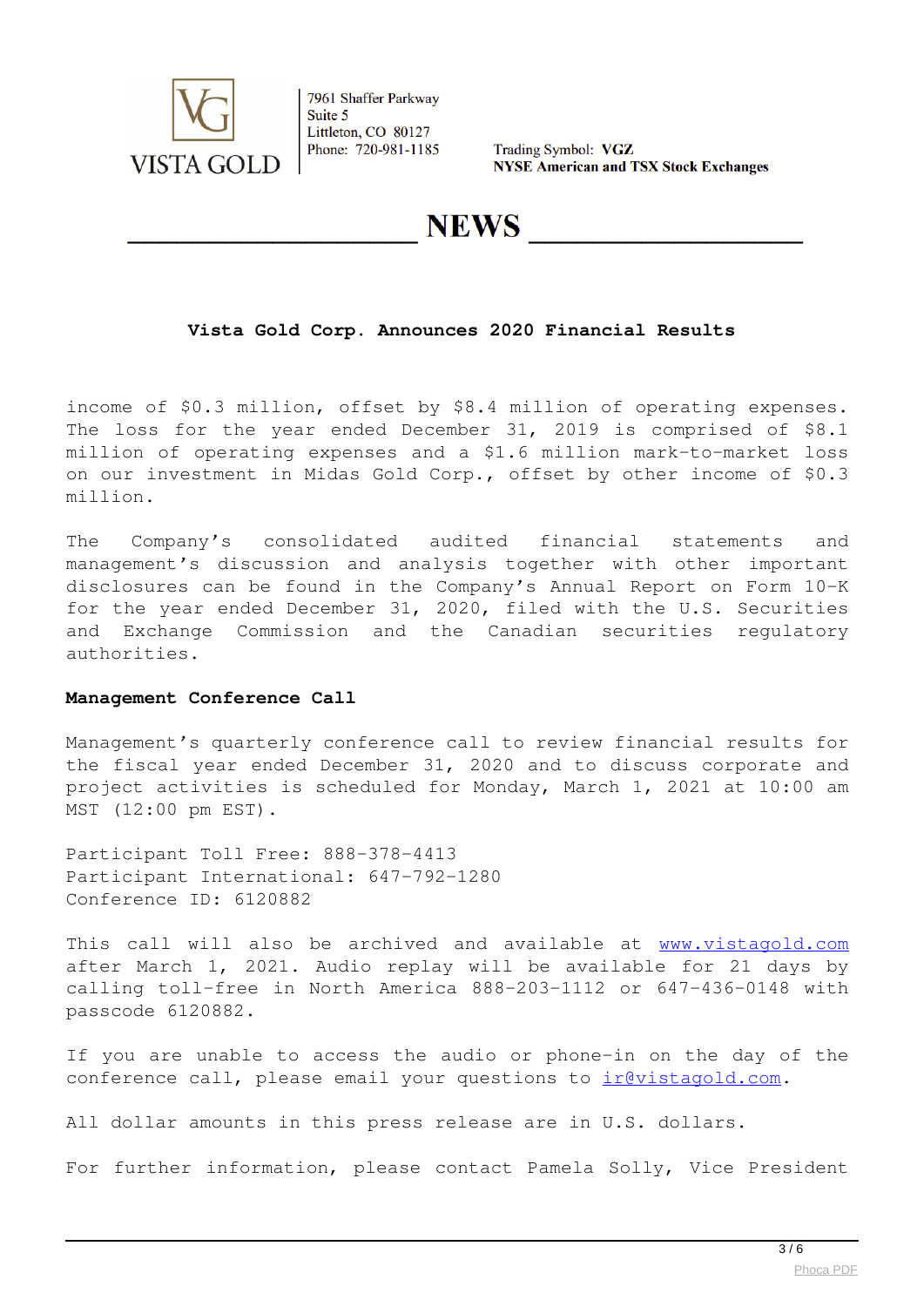

Trading Symbol: VGZ **NYSE American and TSX Stock Exchanges** 

# **NEWS**

### **Vista Gold Corp. Announces 2020 Financial Results**

of Investor Relations, at (720) 981-1185.

### **About Vista Gold Corp.**

The Company is a gold project developer. The Company's flagship asset is the Mt Todd gold project in the Tier-1 mining jurisdiction of Northern Territory, Australia. Mt Todd is the largest undeveloped gold project in Australia and if developed as presently designed, would potentially be Australia's  $6<sup>th</sup>$  largest gold producer on an annual basis.

For further information about Vista or the Mt Todd Gold Project, please contact Pamela Solly, Vice President of Investor Relations, at (720) 981-1185 or visit the Company's website at [www.vistagold.com](https://www.globenewswire.com/Tracker?data=pgYyGqkQM_GNAGsbpFu0N6JulDgJysMTs8Bfz-C2WnMXkKVNLRQDB5R0jN20H6EBVuaOKHJZkskyj6KW41ixcw==) to access important information, including the current Technical Report.

#### **Forward Looking Statements**

This press release contains forward-looking statements within the meaning of the U.S. Securities Act of 1933, as amended, and U.S. Securities Exchange Act of 1934, as amended, and forward-looking information within the meaning of Canadian securities laws. All statements, other than statements of historical facts, included in this press release that address activities, events or developments that we expect or anticipate will or may occur in the future, including such things as the expected date for our management's call regarding our financial results; our expectation to receive upcoming cash payments from Prime Mining and from the cancelation of the Company's royalties on the Awak Mas project; our belief that final approval of our MMP is forthcoming; our plan to add a second drill to extend our exploration program, with results expected over the coming weeks and continuing well into the second quarter; our expectation to test the continuity of mineralization extending north from the Batman deposit; our plan to complete the dewatering of the Batman pit later this year; our plan to continue to engage with potential partners and

 $4/6$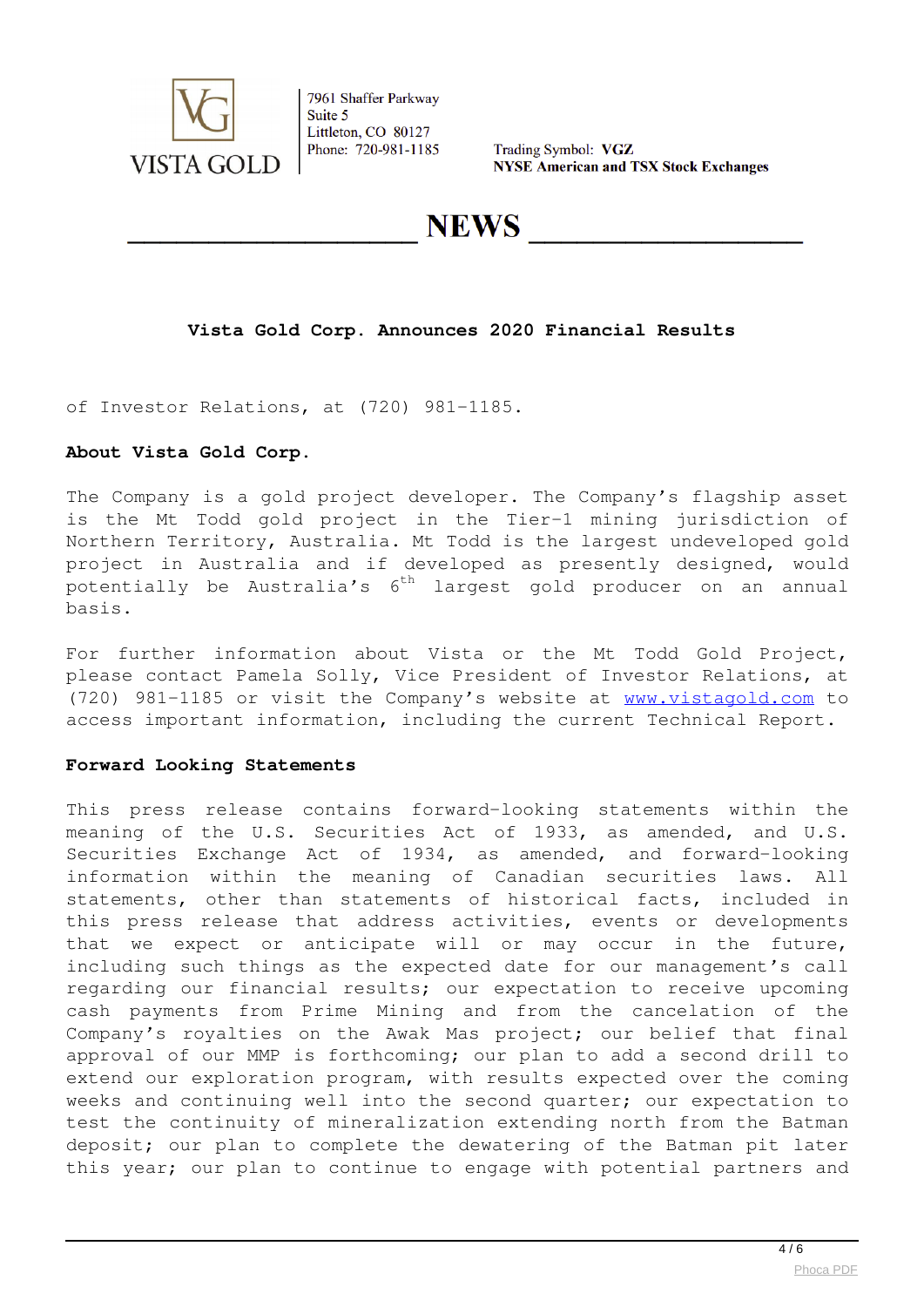

Trading Symbol: VGZ **NYSE American and TSX Stock Exchanges** 

# **NEWS**

### **Vista Gold Corp. Announces 2020 Financial Results**

to identify strategic opportunities to advance the development of Mt Todd in a way that preserves maximum Project ownership for our shareholders, while minimizing future dilution; and our belief that Mt Todd would potentially be Australia's  $6<sup>th</sup>$  largest gold project on an annual basis are forward-looking statements and forward-looking information. The material factors and assumptions used to develop the forward-looking statements and forward-looking information contained in this press release include the following: our forecasts and expected cash flows; our projected capital and operating costs; our expectations regarding mining and metallurgical recoveries; mine life and production rates; that laws or regulations impacting mine development or mining activities will remain consistent; our approved business plans, our mineral resource and reserve estimates and results of preliminary economic assessments; preliminary feasibility studies and feasibility studies on our projects, if any; our experience with regulators; our experience and knowledge of the Australian mining industry and our expectations of economic conditions and the price of gold. When used in this press release, the words "optimistic," "potential," "indicate," "expect," "intend," "hopes," "believe," "may," "will," "if," "anticipate, " and similar expressions are intended to identify forward-looking statements and forward-looking information. These statements involve known and unknown risks, uncertainties and other factors which may cause the actual results, performance or achievements of the Company to be materially different from any future results, performance or achievements expressed or implied by such statements. Such factors include, among others, uncertainty of resource and reserve estimates, uncertainty as to the Company's future operating costs and ability to raise capital; risks relating to cost increases for capital and operating costs; risks of shortages and fluctuating costs of equipment or supplies; risks relating to fluctuations in the price of gold; the inherently hazardous nature of mining-related activities; potential effects on our operations of environmental regulations in the countries in which it operates; risks due to legal proceedings; risks relating to political and economic instability in certain countries in which it